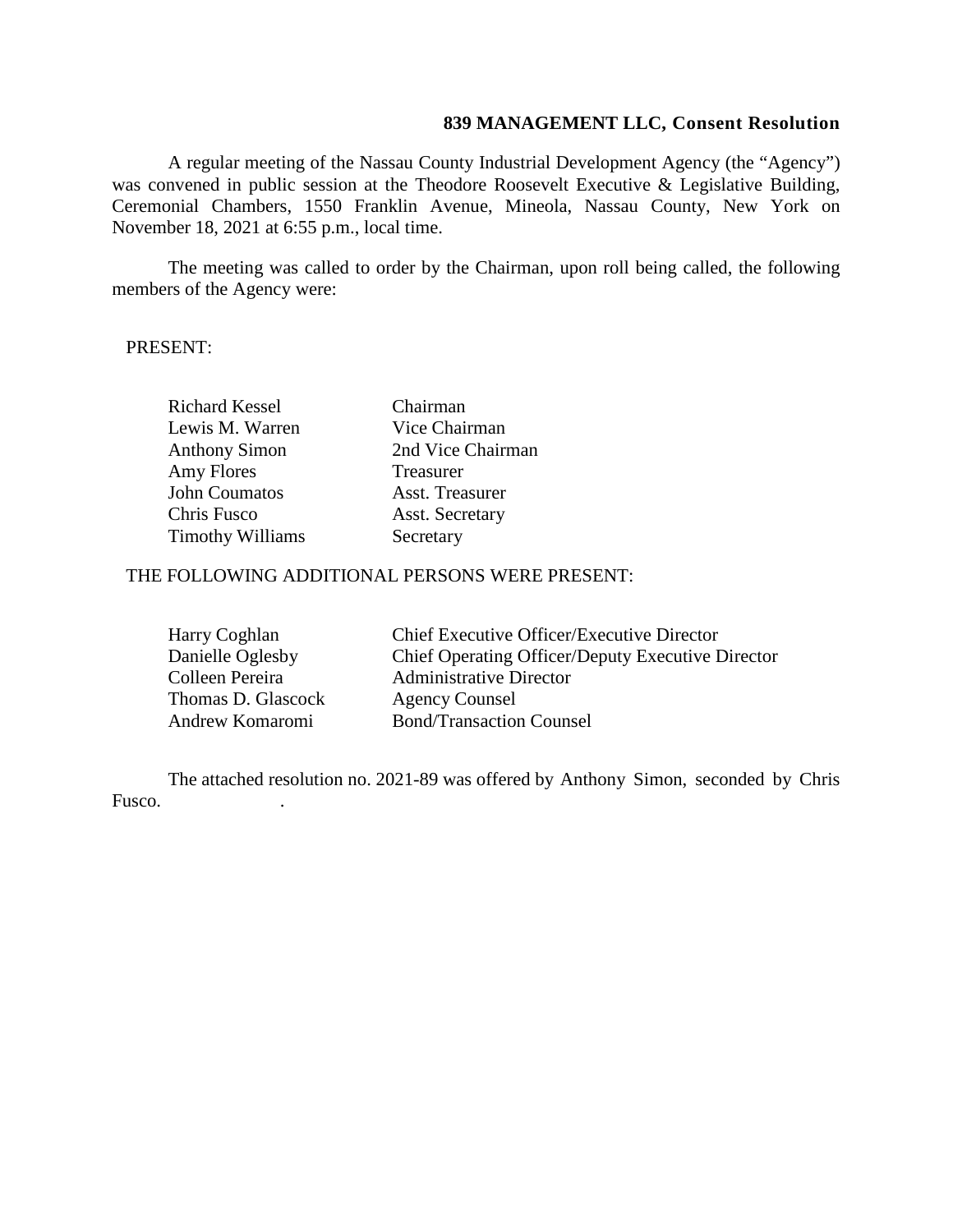#### Resolution No. 2021 – 89

## RESOLUTION OF THE NASSAU COUNTY INDUSTRIAL DEVELOPMENT AGENCY AUTHORIZING CERTAIN MATTERS IN CONNECTION WITH ITS STRAIGHT-LEASE TRANSACTION WITH 839 MANAGEMENT LLC

WHEREAS, the Nassau County Industrial Development Agency (the "Agency") is authorized and empowered by the provisions of Chapter 1030 of the 1969 Laws of New York, constituting Title 1 of Article 18-A of the General Municipal Law, Chapter 24 of the Consolidated Laws of New York, as amended (the "Enabling Act"), and Chapter 674 of the 1975 Laws of New York, as amended, constituting Section 922 of said General Municipal Law (said Chapter and the Enabling Act being hereinafter collectively referred to as the "Act") to promote, develop, encourage and assist in the acquiring, constructing, reconstructing, improving, maintaining, equipping and furnishing of manufacturing, industrial and commercial facilities, among others, for the purpose of promoting, attracting and developing economically sound commerce and industry to advance the job opportunities, health, general prosperity and economic welfare of the people of the State of New York, to improve their prosperity and standard of living, and to prevent unemployment and economic deterioration; and.

WHEREAS, 839 MANAGEMENT LLC ("Applicant") submitted an application for financial assistance (the "Application") to the Agency, which Application requested that the Agency consider undertaking a project (the "Project") consisting of the following: (A)(1) the acquisition of an interest in a certain parcel of land located at 839 Prospect Avenue, Westbury, Town of North Hempstead, County of Nassau, New York (Section: 11; Block: 1; Lot: 45-47) (the "Land"), (2) the renovation of the existing building (collectively, the "Building') on the Land, together with related improvements to the Land, and (3) the acquisition of certain furniture, fixtures, machinery and equipment necessary for the completion thereof (the "Equipment"), all of the foregoing to constitute an 18-unit multi-family residential rental facility, a portion of which units shall be affordable units (collectively, the "Project Facility"); (B) the granting of certain "financial assistance" (within the meaning of Section 854(14) of the General Municipal Law) with respect to the foregoing; (C) the lease (with an obligation to purchase), license or sale of the Project Facility to the Company or such other entity as may be designated by the Company and agreed upon by the Agency; and (D) the sublease thereof to such other person(s) or entity(ies) as may be designated by the Company and agreed upon by the Agency; and; and

WHEREAS, the Applicant received Financial Assistance with respect to the Project Facility from the Agency; and

WHEREAS, the Agency appointed the Applicant as agent of the Agency to undertake the acquisition, renovation, installation and equipping of the Project Facility and the Agency has subleased the Project Facility to Applicant, all pursuant to the terms and conditions set forth in the Sublease Agreement dated as of December 1, 2017 between the Applicant and the Agency (as amended to date, the "Lease") and the other Transaction Documents (as defined in such Lease); and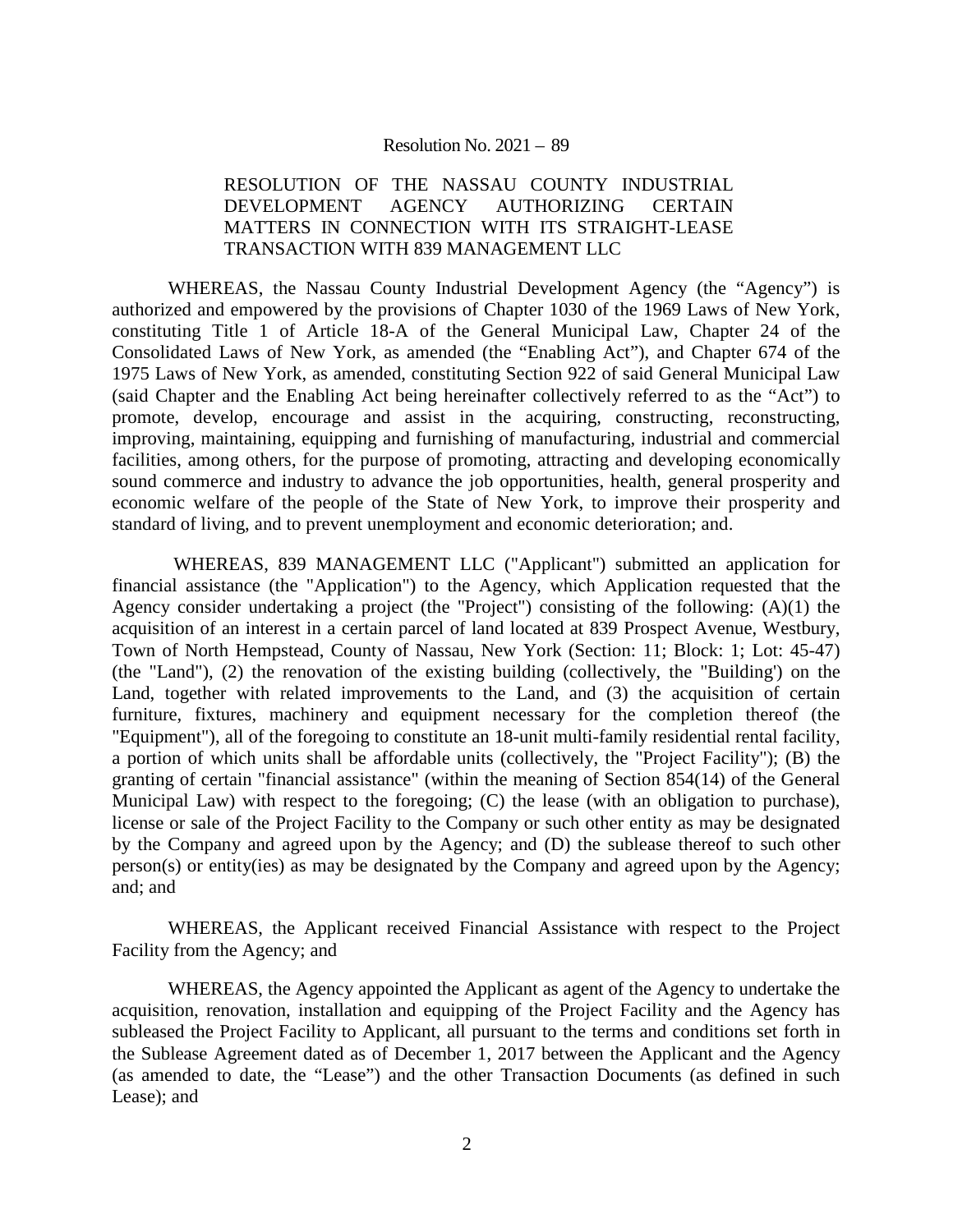WHEREAS, pursuant to a notification and consent request letter dated September 29, 2021 (the "Consent Request"), the Applicant and the Assignee (as such term is hereinafter defined) have requested that the Agency consent to (a) the sale and transfer of the Applicant's 100% ownership of the Project Facility to 839 Prospect Townhomes LLC (the "Assignee"), (b) amendment of the Lease and other Transaction Documents (including the assignment, amendment or restatement of finance mortgages); and (c) the addition of new indemnitor(s), to be determined and accepted by the Nassau County Industrial Agency at its sole discretion, respectively (the "New Indemnitor"), under the Environmental Indemnity (collectively, "Proposed Transaction"); and

WHEREAS, no additional Financial Assistance is being requested by the Applicant with respect to such requests and, therefore, no public hearing of the Agency is required pursuant to Section 859-a of the Act; and

WHEREAS, the Agency is willing to consent to such request, subject to the terms of this resolution;

## NOW, THEREFORE, BE IT RESOLVED BY THE MEMBERS OF THE NASSAU COUNTY INDUSTRIAL DEVELOPMENT AGENCY, AS FOLLOWS:

Section 1. Capitalized terms used but not otherwise defined herein shall have the meanings given to them in the Lease.

Section 2. The Agency hereby ratifies, confirms and approves actions heretofore taken by the Executive Director and the staff of the Agency with respect to the matters contemplated by this Resolution, including, without limitation, those actions required to ensure full compliance with the requirements of the Act, Article 8 of the Environmental Conservation Law (the "SEQR Act") and the regulations adopted pursuant thereto (the "Regulations" and together with the SEQR Act, collectively, "SEQRA"), and all other Applicable Laws that relate thereto.

Section 3. The Agency determines that the Applicant's request with respect to previously approved and unchanged Project is a Type II Action pursuant to SEQRA involving "continuing agency administration" which does not involve "new programs or major reordering of priorities that may affect the environment" (6 NYCRR §617.5(c)(20)) and therefore no Findings or determination of significance are required under SEQRA.

Section 4. No additional Financial Assistance is being requested by the Applicant with respect to this request, and, therefore, no public hearing of the Agency is required pursuant to Section 859-a of the Act.

Section 5. The Agency has considered the request made by the Applicant and hereby finds and determines that the requested consent will promote the job opportunities, health, general prosperity and economic welfare of the inhabitants of Nassau County, New York, and improve their standard of living, and thereby serve the public purposes of the Act. Accordingly, the Agency hereby consents to the Proposed Transaction subject to the terms and conditions hereof.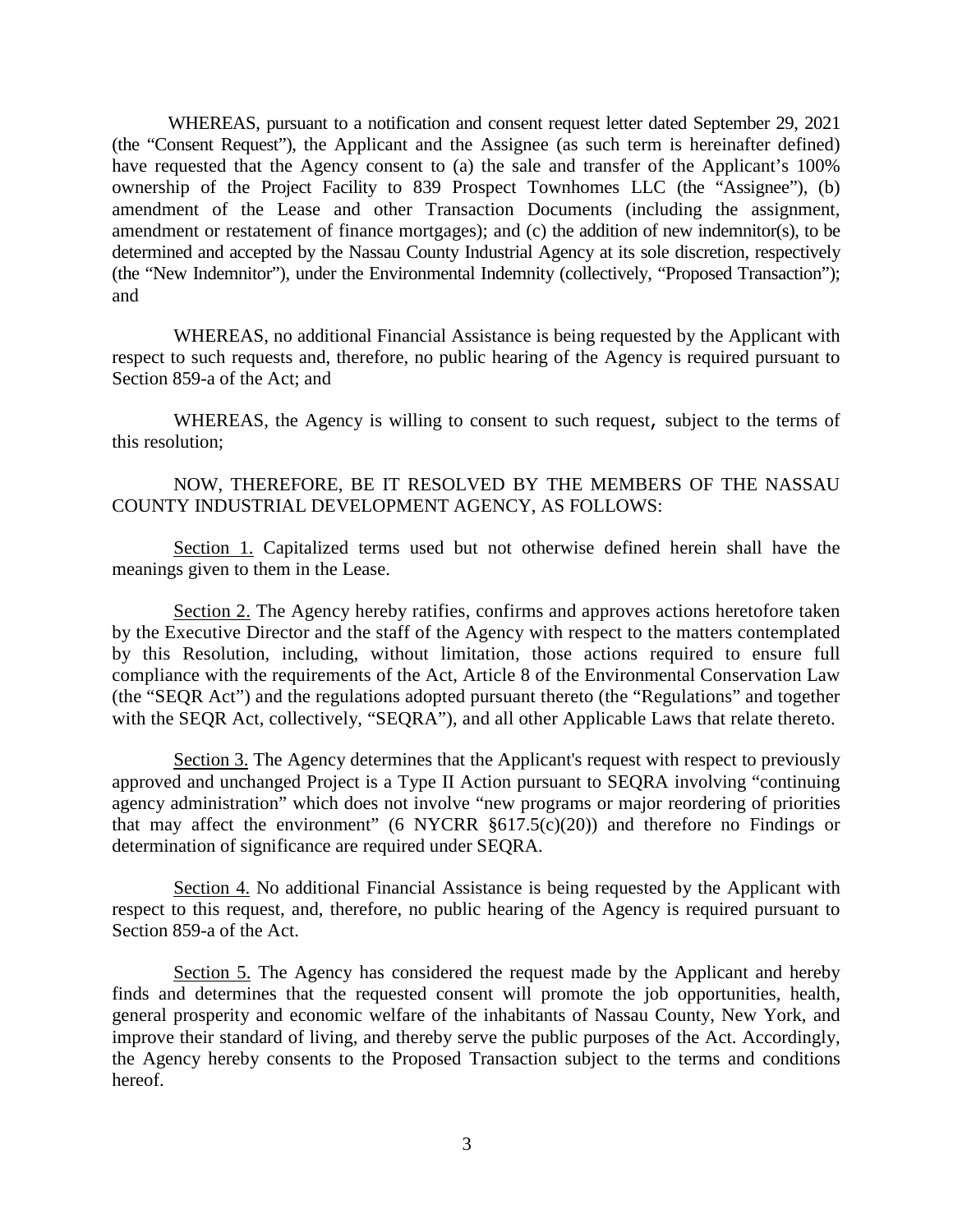Section 6. The Agency hereby determines that the Agency has fully complied with the requirements of the Act, SEQRA and all other Applicable Laws that relate to the requested consents.

Section 7. The execution and delivery of the documents, instruments and agreements required to effectuate the Proposed Transaction (collectively, the "Amendment Documents"), being substantially in the forms used for prior similar transactions, are hereby authorized and approved. The Chairman, Vice Chairman, Chief Executive Officer/Executive Director, Chief Operating Officer/Deputy Executive Director and Administrative Director of the Agency are each hereby authorized, acting individually or jointly, to execute, acknowledge and deliver the Amendment Documents. The execution and delivery of the Amendment Documents by any one of said officers shall be conclusive evidence of due authorization and approval.

Section 8. The Chairman, Vice Chairman, Chief Executive Officer/Executive Director, Chief Operating Officer/Deputy Executive Director and Administrative Director of the Agency are each hereby designated an Authorized Representative of the Agency and each of them is hereby authorized and directed, acting individually or jointly, to execute and deliver any and all consents, agreements, amendments, papers, instruments, opinions, certificates, affidavits and other documents required in connection with the Amendment Documents (collectively, the "Consent Documents"), and to do and cause to be done any and all acts and things necessary or proper for carrying out this Resolution, including, without limitation, taking any necessary action to obtain consent of any other person or party necessary with respect to execution, delivery and approval of the Consent Documents, The execution and delivery of the Consent Documents by any one of said officers shall he conclusive evidence of due authorization and approval.

Section 9. The authorizations set forth in this Resolution are subject to the conditions that (i) background checks have been conducted with respect to the Assignee and the New Indemnitor, and (ii) the Assignee shall reimburse the Agency for all costs and expenses incurred by the Agency in connection with the transactions contemplated herein, including, without limitation, the Agency's consent and amendment fees and all reasonable attorneys' fees and disbursements incurred by the Agency, including without limitation, the fees and expenses of Special Counsel, Harris Beach PLC.

Section 10. All covenants, stipulations, obligations and agreements of the Agency contained in this Resolution, the Amendment Documents and the Consent Documents shall be deemed to be the covenants, stipulations, obligations and agreements of the Agency to the full extent authorized or permitted by law, and such covenants, stipulations, obligations and agreements shall be binding upon the Agency and its successors from time to time; provided, however, that no covenants, stipulations, obligations or agreements of the Agency contained in this Resolution, any Amendment Document or any Consent Document shall give rise to any pecuniary liability of the Agency or a charge against its general credit or shall obligate the Agency in any way except to the extent that the same can be paid or recovered from the Project Facility or the sale or liquidation of the Project Facility or revenues therefrom.

No covenant, stipulation, obligation or agreement herein contained or contained in any Amendment Document or any Consent Document shall be deemed to be a covenant, stipulation,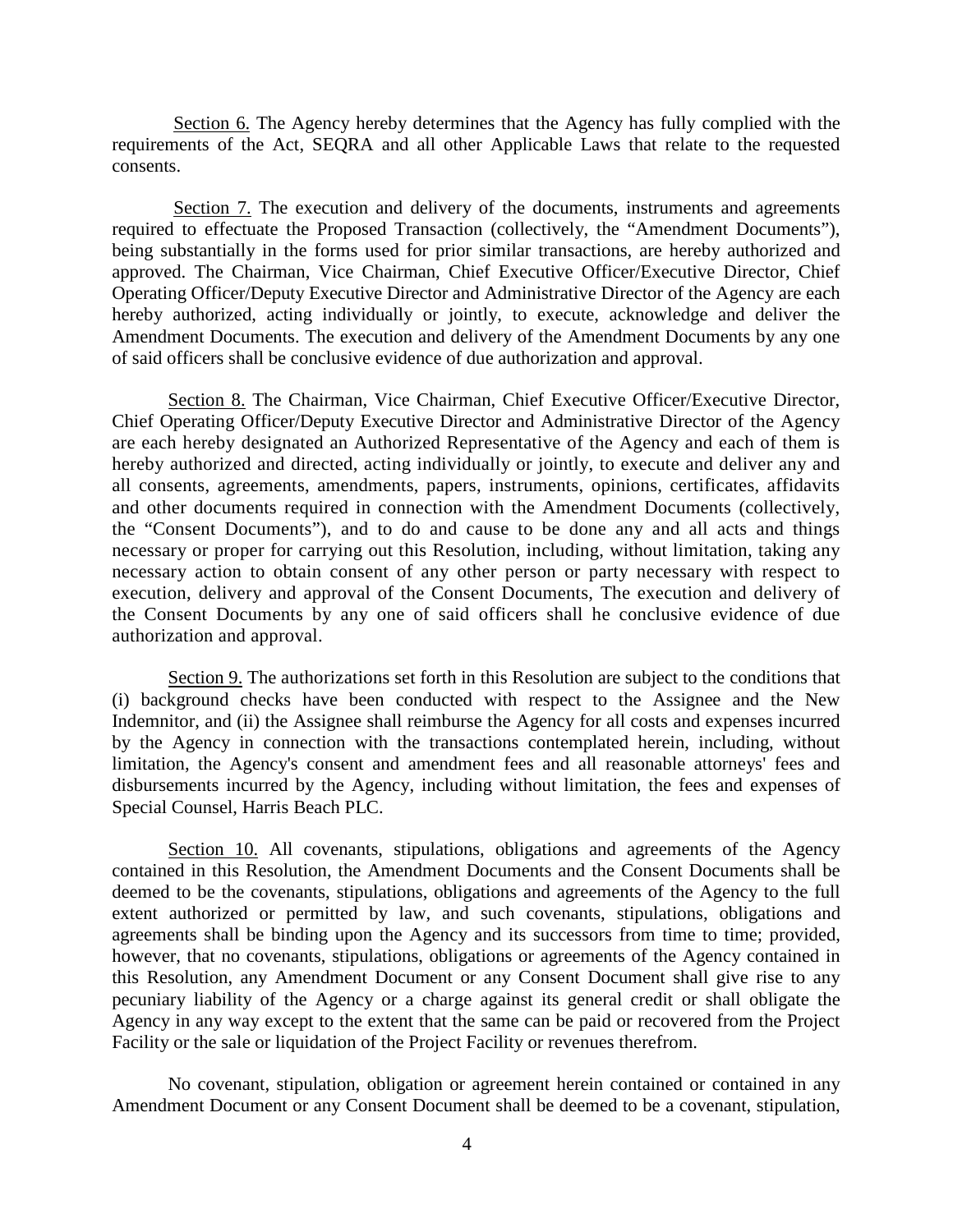obligation or agreement of any member, officer, agent or employee of the Agency in his or her individual capacity and neither the members of the Agency nor any officer executing any Amendment Document or any Consent Document shall be liable personally on the Amendment Documents or the Consent Documents or be subject to any personal liability or accountability by reason of the issuance thereof.

Section 11. The Chairman and Chief Executive Officer/Executive Director of the Agency are each hereby authorized to approve modifications to the terms approved herein which are not inconsistent with the intent and substance of this Resolution, such approval to be evidenced by the execution by any one of such officers of the Amendment Documents and/or the Consent Documents containing such modifications.

Section 12. The Assignee shall file all necessary documentation with the New York State Department of State to become qualified to do business in the State of New York as a foreign limited liability company before the Chairman, Vice Chairman, Chief Executive Officer/Executive Director, Chief Operating Officer/Deputy Executive Director and/or Administrative Director of the Agency execute any Amendment Document or Consent Document.

Section 13. Notwithstanding any provision in the Transaction Documents to the contrary, the Agency's consent does not and shall not be construed to mean that there are no defaults or events of default under the Lease or any other Transaction Document or that any such defaults or events of default have been or shall be waived by the Agency.

Section 14. This Resolution shall take effect immediately.

The question of the adoption of the foregoing Resolution was duly put to a vote on roll call which resulted as follows:

| <b>Richard Kessel</b>   | <b>VOTING</b> | AYE        |
|-------------------------|---------------|------------|
| Lewis M. Warren         | <b>VOTING</b> | <b>AYE</b> |
| <b>Anthony Simon</b>    | <b>VOTING</b> | <b>AYE</b> |
| <b>Timothy Williams</b> | <b>VOTING</b> | AYE        |
| Chris Fusco             | <b>VOTING</b> | <b>AYE</b> |
| Amy Flores              | <b>VOTING</b> | <b>AYE</b> |
| <b>John Coumatos</b>    | <b>VOTING</b> | <b>AYE</b> |

The foregoing Resolution was thereupon declared duly adopted .